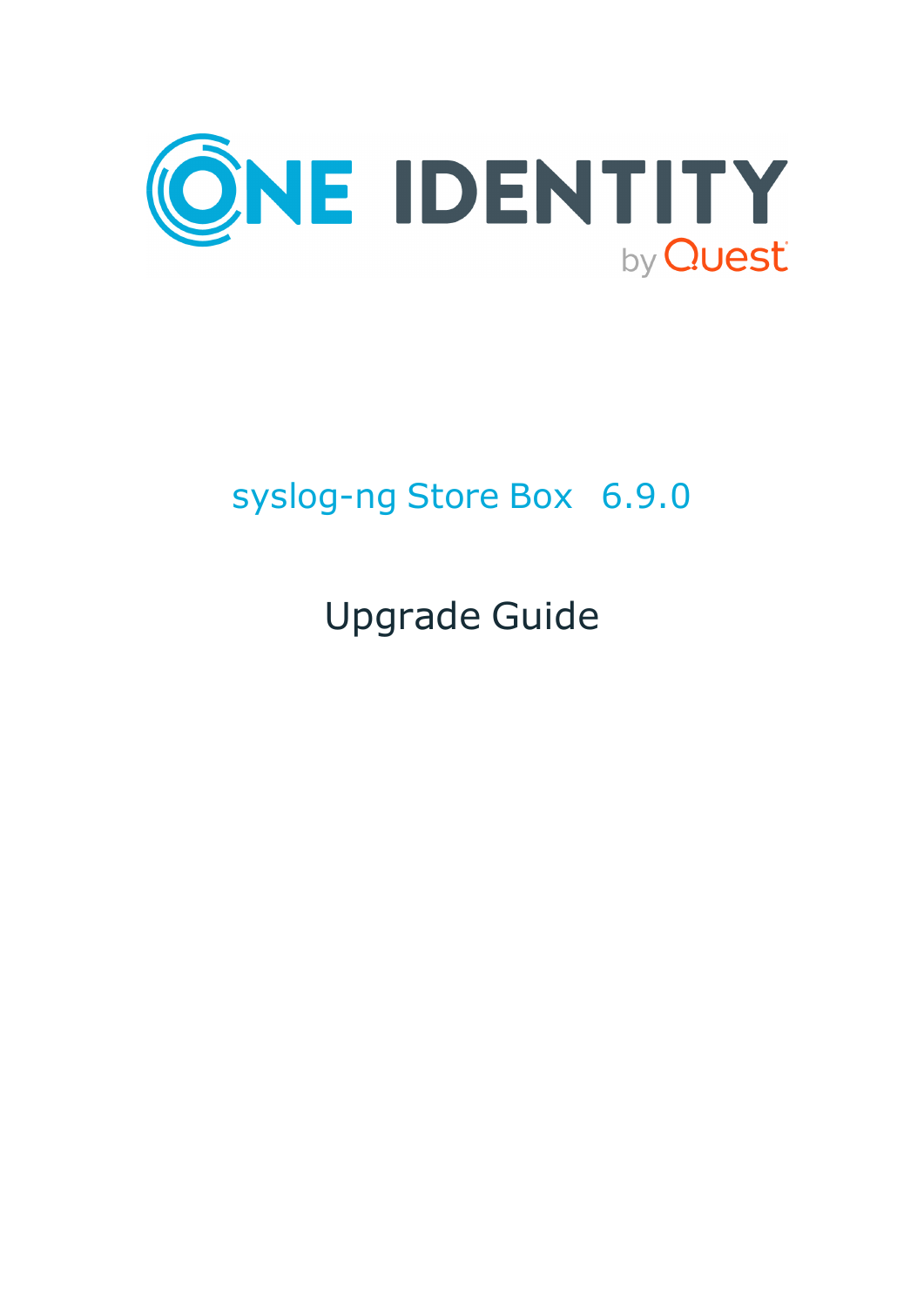#### **Copyright 2021 One Identity LLC.**

#### **ALL RIGHTS RESERVED.**

This guide contains proprietary information protected by copyright. The software described in this guide is furnished under a software license or nondisclosure agreement. This software may be used or copied only in accordance with the terms of the applicable agreement. No part of this guide may be reproduced or transmitted in any form or by any means, electronic or mechanical, including photocopying and recording for any purpose other than the purchaser's personal use without the written permission of One Identity LLC .

The information in this document is provided in connection with One Identity products. No license, express or implied, by estoppel or otherwise, to any intellectual property right is granted by this document or in connection with the sale of One Identity LLC products. EXCEPT AS SET FORTH IN THE TERMS AND CONDITIONS AS SPECIFIED IN THE LICENSE AGREEMENT FOR THIS PRODUCT, ONE IDENTITY ASSUMES NO LIABILITY WHATSOEVER AND DISCLAIMS ANY EXPRESS, IMPLIED OR STATUTORY WARRANTY RELATING TO ITS PRODUCTS INCLUDING, BUT NOT LIMITED TO, THE IMPLIED WARRANTY OF MERCHANTABILITY, FITNESS FOR A PARTICULAR PURPOSE, OR NON-INFRINGEMENT. IN NO EVENT SHALL ONE IDENTITY BE LIABLE FOR ANY DIRECT, INDIRECT, CONSEQUENTIAL, PUNITIVE, SPECIAL OR INCIDENTAL DAMAGES (INCLUDING, WITHOUT LIMITATION, DAMAGES FOR LOSS OF PROFITS, BUSINESS INTERRUPTION OR LOSS OF INFORMATION) ARISING OUT OF THE USE OR INABILITY TO USE THIS DOCUMENT, EVEN IF ONE IDENTITY HAS BEEN ADVISED OF THE POSSIBILITY OF SUCH DAMAGES. One Identity makes no representations or warranties with respect to the accuracy or completeness of the contents of this document and reserves the right to make changes to specifications and product descriptions at any time without notice. One Identity does not make any commitment to update the information contained in this document.

If you have any questions regarding your potential use of this material, contact:

One Identity LLC. Attn: LEGAL Dept 4 Polaris Way Aliso Viejo, CA 92656

Refer to our Web site [\(http://www.OneIdentity.com](http://www.oneidentity.com/)) for regional and international office information.

#### **Patents**

One Identity is proud of our advanced technology. Patents and pending patents may apply to this product. For the most current information about applicable patents for this product, please visit our website at [http://www.OneIdentity.com/legal/patents.aspx.](http://www.oneidentity.com/legal/patents.aspx)

#### **Trademarks**

One Identity and the One Identity logo are trademarks and registered trademarks of One Identity LLC. in the U.S.A. and other countries. For a complete list of One Identity trademarks, please visit our website at [www.OneIdentity.com/legal](http://www.oneidentity.com/legal). All other trademarks are the property of their respective owners.

#### **Legend**

**WARNING: A WARNING icon highlights a potential risk of bodily injury or property** œ **damage, for which industry-standard safety precautions are advised. This icon is often associated with electrical hazards related to hardware.**

**CAUTION: A CAUTION icon indicates potential damage to hardware or loss of data if instructions are not followed.**

 SSB Upgrade Guide Updated - 15 November 2021, 12:28 Version - 6.9.0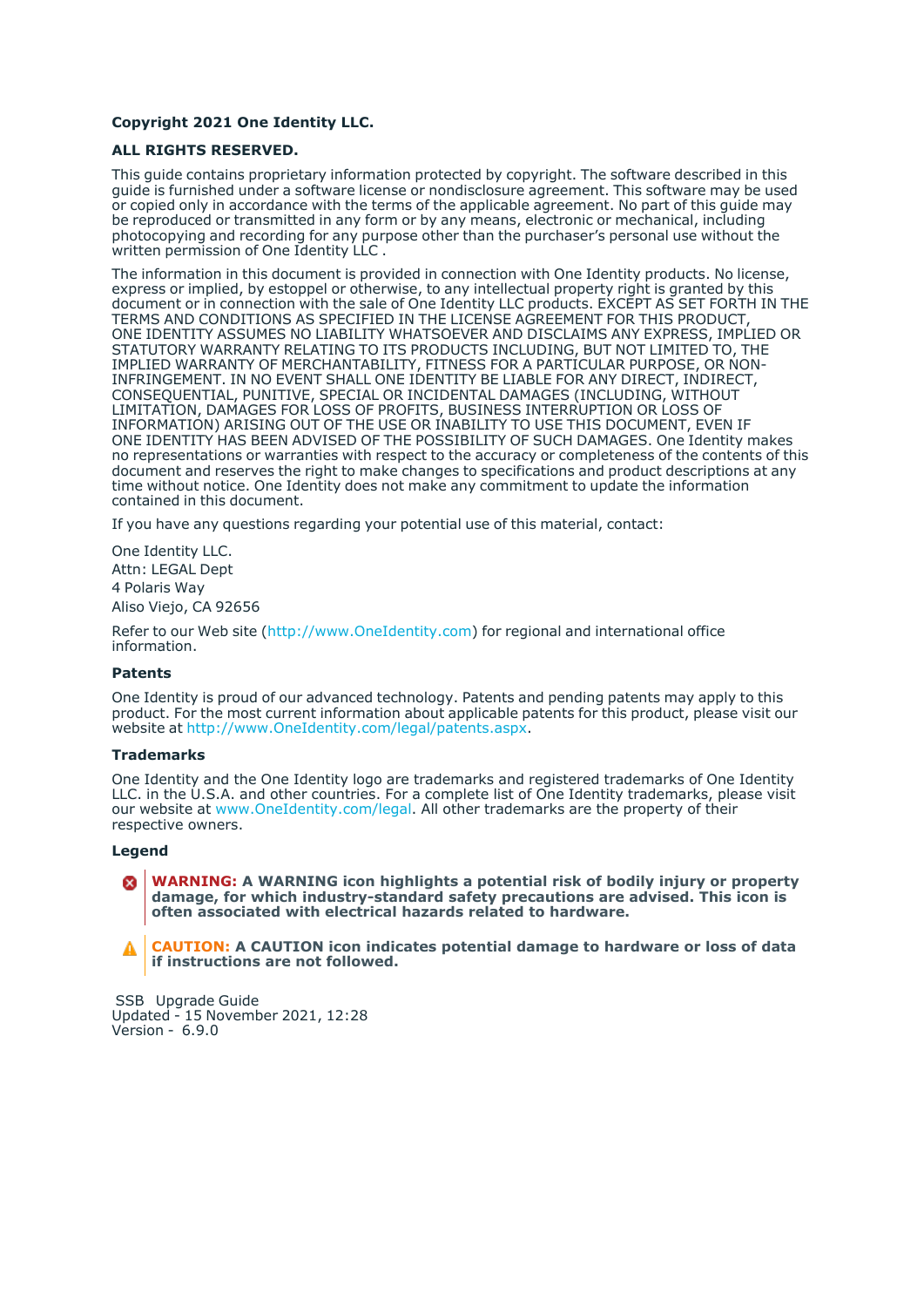# **Contents**

| 12 |
|----|
| 13 |
|    |
|    |



SSB

6.9.0

**3**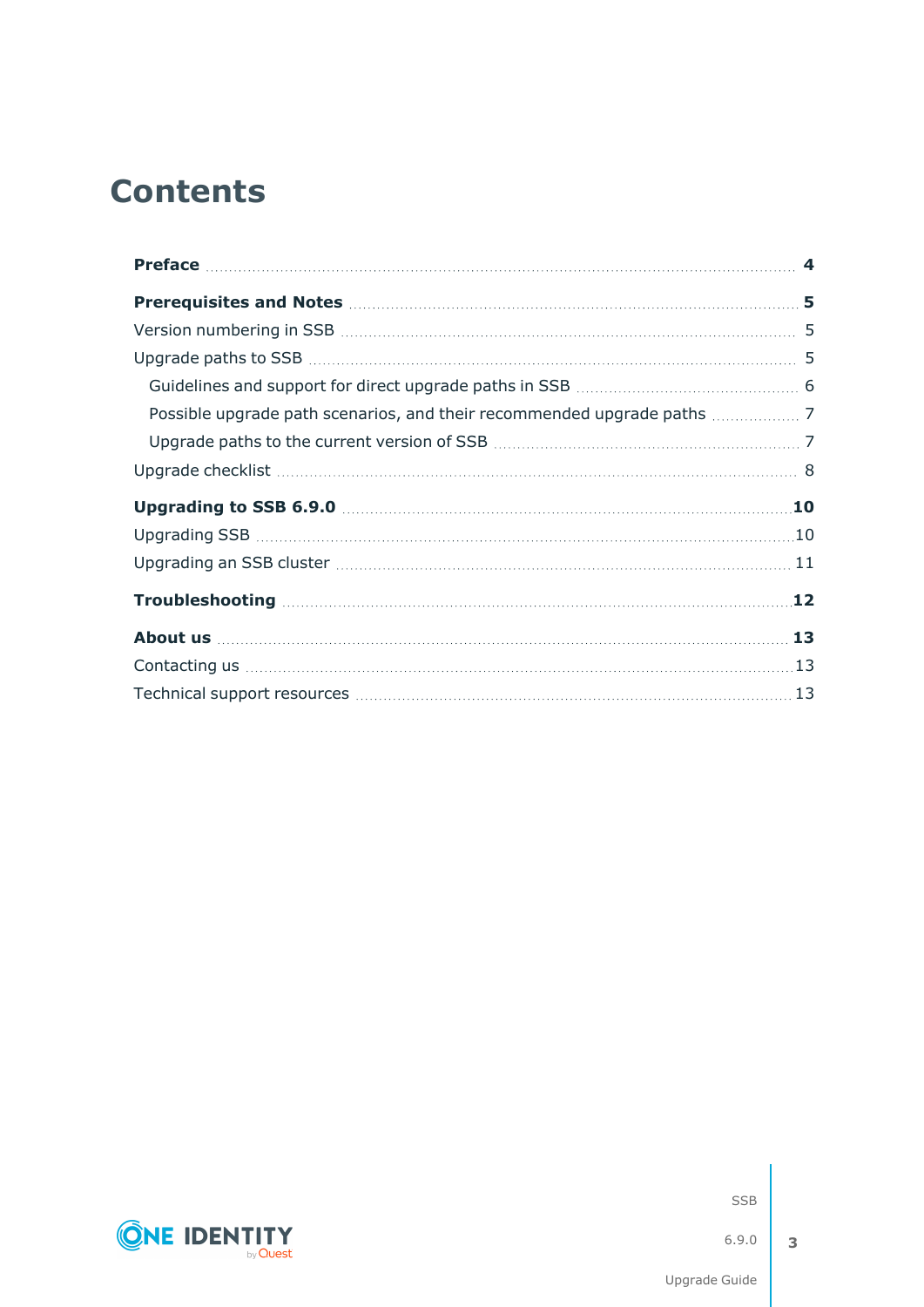# **Preface**

**1**

<span id="page-3-0"></span>Welcome to syslog-ng Store Box (SSB) version 6.9.0 and thank you for choosing our product. This document describes the process to upgrade existing SSB installations to SSB 6.9.0. The main aim of this paper is to aid system administrators in planning the migration to the new version of SSB.

For detailed information about versioning and supported upgrade paths in SSB, see and [Administration](https://support.oneidentity.com/technical-documents/syslog-ng-store-box/6.9.0/administration-guide//) Guide.

### **A** CAUTION:

**Read the entire document thoroughly before starting the upgrade.**



SSB

6.9.0

**4**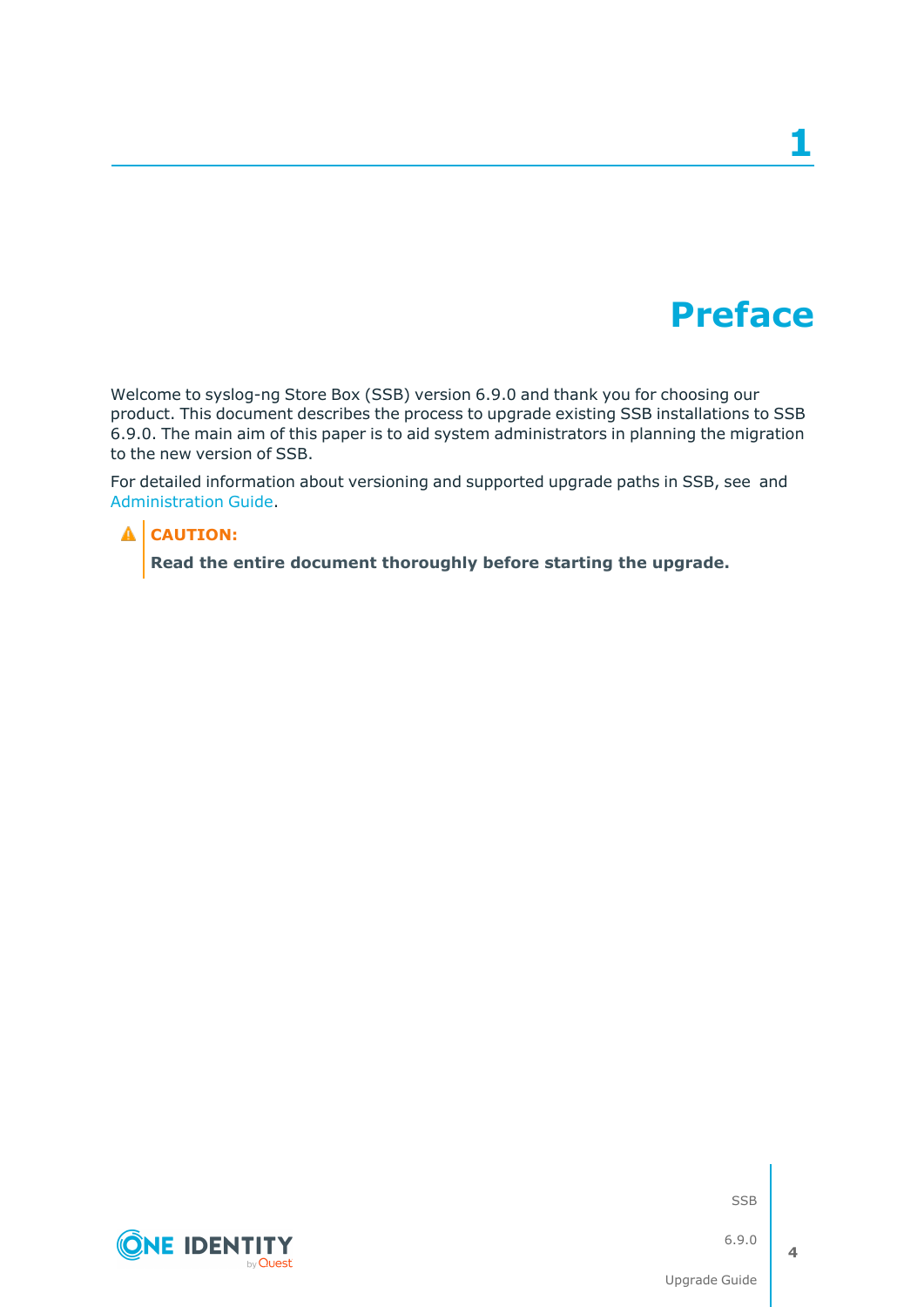# **Prerequisites and Notes**

<span id="page-4-1"></span><span id="page-4-0"></span>This section and its subsections contain information about the following:

# **Version numbering in SSB**

All releases of syslog-ng Store Box (SSB) belong in the following categories (including their respective maintenance releases):

<sup>l</sup> **LTS release version**

Format: <major.0.maintenance>, for example, 6.0.0, 6.0.1

For more information, see the **Long Term Support (LTS)** section under the [syslog](https://support.oneidentity.com/syslog-ng-store-box/lifecycle)ng Store Box [Product](https://support.oneidentity.com/syslog-ng-store-box/lifecycle) Life Cycle Table.

<sup>l</sup> **Feature release version**

Format: <major.minor.maintenance>, for example, 4.9.1, or 6.5.0

For more information, see the **Feature release** section under the [syslog-ng](https://support.oneidentity.com/syslog-ng-store-box/lifecycle) Store Box [Product](https://support.oneidentity.com/syslog-ng-store-box/lifecycle) Life Cycle Table.

## <span id="page-4-2"></span>**Upgrade paths to SSB**

These sections contain information about the general guidelines for supported direct upgrade paths in syslog-ng Store Box (SSB), the possible upgrade scenarios, and their recommended upgrade paths for upgrading from LTS or Feature releases to LTS or Feature releases, and detailed information about the possible upgrade paths to the current version of SSB (currently, version 6.9.0).

For detailed information, see the following subsections:



SSB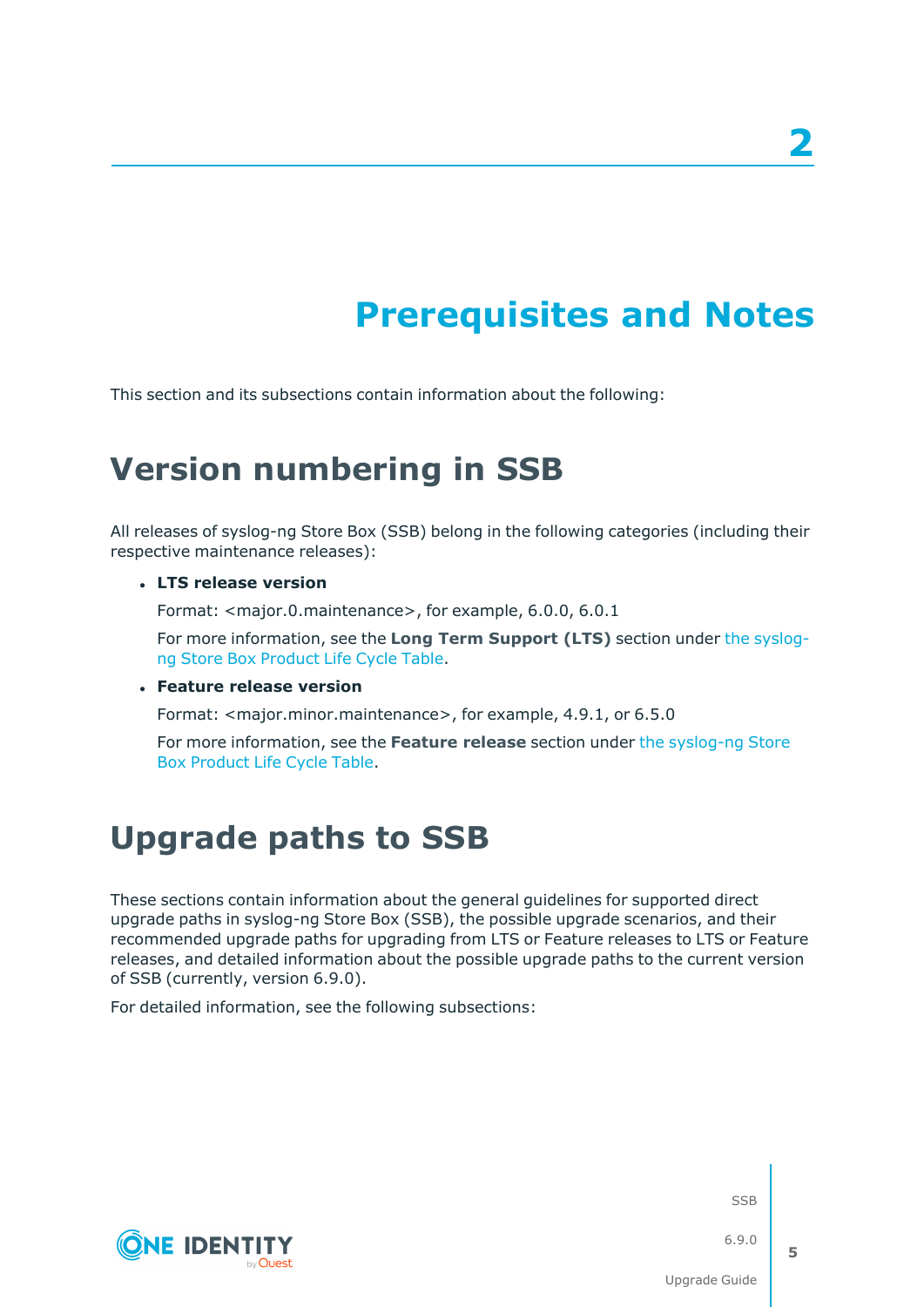### <span id="page-5-0"></span>**Guidelines and support for direct upgrade paths in SSB**

This section provides general guidelines for supported direct upgrade paths in syslog-ng Store Box (SSB).

For more information about possible upgrade scenarios, and their recommended upgrade paths for upgrading from LTS or Feature releases to LTS or Feature releases, see [Possible](#page-6-0) upgrade path scenarios, and their [recommended](#page-6-0) upgrade paths.

For more information about specific upgrade paths to the current release of SSB (version 6.9.0), see [Upgrade](#page-6-1) paths to the current version of SSB.

### **General guidelines for direct upgrade paths**

The following general guidelines apply for direct upgrade paths in SSB at all times:

#### <sup>l</sup> **Maintenance version prerequisites**

Before you upgrade from any LTS or Feature release version, always make sure that the release you are using has the latest available maintenance version installed. Otherwise, always upgrade directly to the latest available maintenance version of the release version you are using.

### **Examples: meeting maintenance version prerequisites before upgrading**

The following examples illustrate two different upgrade scenarios when you can not upgrade directly and have to meet the maintenance requirements first.

### **Feature release version**

If your SSB appliance is at feature version 4.9.0, we need to do a direct upgrade to 4.9.1 (that is, to the latest available 4 F9 maintenance version) before upgrading forward.

#### **LTS version**

If your SSB appliance is at 5.0.1, we need to do a direct upgrade to version 5.0.4 (that is, to the latest available 5 LTS maintenance version) before upgrading forward.

#### <sup>l</sup> **Supported direct upgrade scenarios**

Direct upgrade scenarios are only available to the next LTS releases (or the preceding versions).



SSB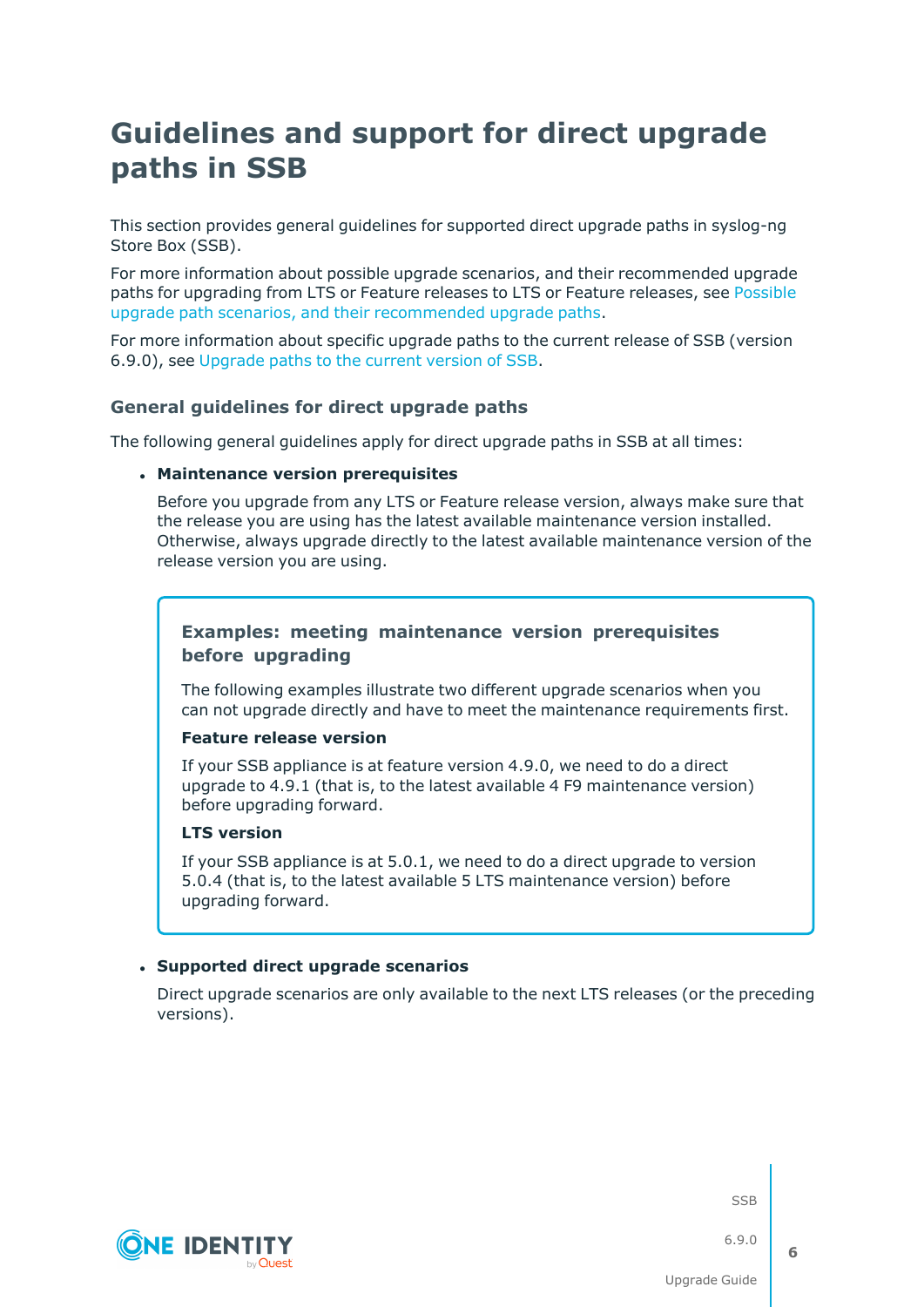### **Example: direct upgrade**

For example, from version 5.0.4, you can jump directly to versions 5.1.0, 5.2.0, ..., 6.0.1.

However, it is not possible to do a single-step, direct upgrade to a version that is larger than the next LTS release (for example, from version 5.1.0 to version 6.5.0).

NOTE: While it is not possible to do a single-step upgrade (for example, directly upgrading from version 5.1.0 to version 6.5.0), you can upgrade from version 5.1.0 to version 6.5.0 in two steps, by first upgrading to the latest available maintenance version of 6 LTS, and then further upgrading to version 6.5.0.

### <span id="page-6-0"></span>**Possible upgrade path scenarios, and their recommended upgrade paths**

The following examples illustrate possible upgrade scenarios, and their recommended upgrade paths for upgrading from LTS or Feature releases to LTS or Feature releases:

| <b>Example for</b>                             | <b>From</b> | <b>To</b> | <b>Recommended (optimal)</b><br>upgrade path                   |
|------------------------------------------------|-------------|-----------|----------------------------------------------------------------|
| LTS to next LTS upgrade                        | 5.0.0       | 6.0.1     | 5.0.0 to 5.0.4, then to 6.0.1                                  |
| Complex upgrade, with several<br>upgrade steps | 4.9.0       | 6.5.0     | 4.9.0 to 4.9.1, then to 5.0.4, then to<br>6.0.1, then to 6.5.0 |
| Direct, single-step upgrade                    | 6.1.0       | 6.5.0     | $6.1.0$ to $6.5.0$                                             |

From older releases, upgrade to 6 LTS first. For details, see How to upgrade to [syslog-ng](https://support.oneidentity.com/technical-documents/syslog-ng-store-box/6.0/upgrade-guide) [Store](https://support.oneidentity.com/technical-documents/syslog-ng-store-box/6.0/upgrade-guide) Box 5 LTS.

For more information about specific upgrade paths to the current release of SSB (version 6.9.0), see [Upgrade](#page-6-1) paths to the current version of SSB.

For more information about guidelines for supported direct upgrade paths in SSB, see [Guidelines](#page-5-0) and support for direct upgrade paths in SSB.

### <span id="page-6-1"></span>**Upgrade paths to the current version of SSB**

This section contains detailed information about the possible upgrade paths to the current version of syslog-ng Store Box (SSB). The most recent SSB version is 6.9.0.

For more information about the versioning system in SSB, see Version [numbering](#page-4-1) in SSB.

**CONE IDENTITY** 

SSB

6.9.0

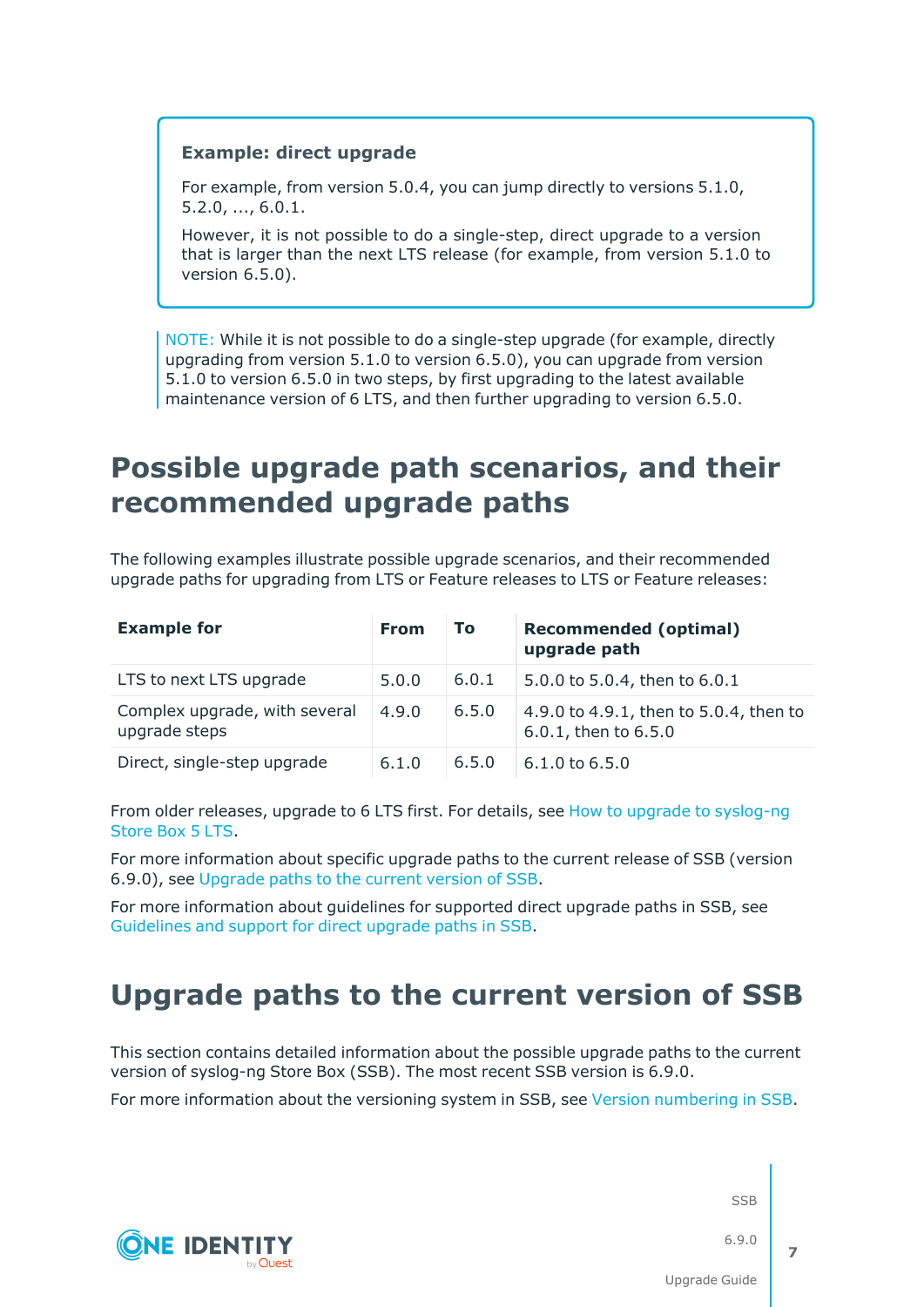For more information about guidelines for supported direct upgrade paths in SSB, see [Guidelines](#page-5-0) and support for direct upgrade paths in SSB.

### **Upgrade paths to the current version of SSB (version 6.9.0)**

Upgrading to SSB version 6.5 is tested and supported using the following upgrade path scenarios:

• The latest SSB 6 LTS maintenance version (for example,  $6.0 \times$ ) to version SSB 6.5

NOTE: Always upgrade to the latest available maintenance version of SSB 6 LTS before upgrading to SSB version 6.5.

The latest maintenance versions of the previous, not yet discontinued, feature releases to version SSB 6.5

## <span id="page-7-0"></span>**Upgrade checklist**

The following list applies to all configurations:

• The firmware of your SSB appliance is not tainted (that is, none of its files were modified locally). If the firmware is tainted, a warning is displayed on the **Basic Settings > System > Version details** page.

Upgrading is not supported if the firmware is tainted. If your firmware is tainted, contact our [Support](https://support.oneidentity.com/syslog-ng-store-box/) Team.

. You have backed up your configuration and your data.

For more information on creating configuration and data backups, see ["Data](https://support.oneidentity.com/technical-documents/syslog-ng-store-box/6.9.0/administration-guide/basic-settings/data-and-configuration-backups/) and configuration backups" in the [Administration](https://support.oneidentity.com/technical-documents/syslog-ng-store-box/6.9.0/administration-guide/basic-settings/data-and-configuration-backups/) Guide.

• For added safety, you have also exported the current configuration of SSB.

For detailed instructions, refer to "Exporting the [configuration](https://support.oneidentity.com/technical-documents/syslog-ng-store-box/6.9.0/administration-guide/managing-ssb/upgrading-ssb/exporting-the-configuration-of-ssb/) of SSB" in the [Administration](https://support.oneidentity.com/technical-documents/syslog-ng-store-box/6.9.0/administration-guide/managing-ssb/upgrading-ssb/exporting-the-configuration-of-ssb/) Guide.

. You have a valid [support](https://support.oneidentity.com/en-US/Login) portal account.

To download the required firmware file, you need a valid [support](https://support.oneidentity.com/en-US/Login) portal account. To create an account, navigate to the [support](https://support.oneidentity.com/en-US/Login) portal and follow the instructions on screen (you will need to enter your product's asset number, which is the license number or serial number you have been provided previously).

• You have downloaded the latest SSB firmware file from the [Downloads](https://support.oneidentity.com/syslog-ng-store-box/download-new-releases) page.

For a details about the firmware file, see ["Firmware](https://support.oneidentity.com/technical-documents/syslog-ng-store-box/6.9.0/administration-guide/the-concepts-of-ssb/firmware-in-ssb/) in SSB" in the [Administration](https://support.oneidentity.com/technical-documents/syslog-ng-store-box/6.9.0/administration-guide/the-concepts-of-ssb/firmware-in-ssb/) Guide.

• You have read the Release Notes (changelog) of the firmware(s) before updating. The Release Notes might include additional instructions specific to the firmware version.

The Release Notes are available on the syslog-ng Store Box [Documentation](https://support.oneidentity.com/syslog-ng-store-box/technical-documents) page.

If you have a high availability cluster:



SSB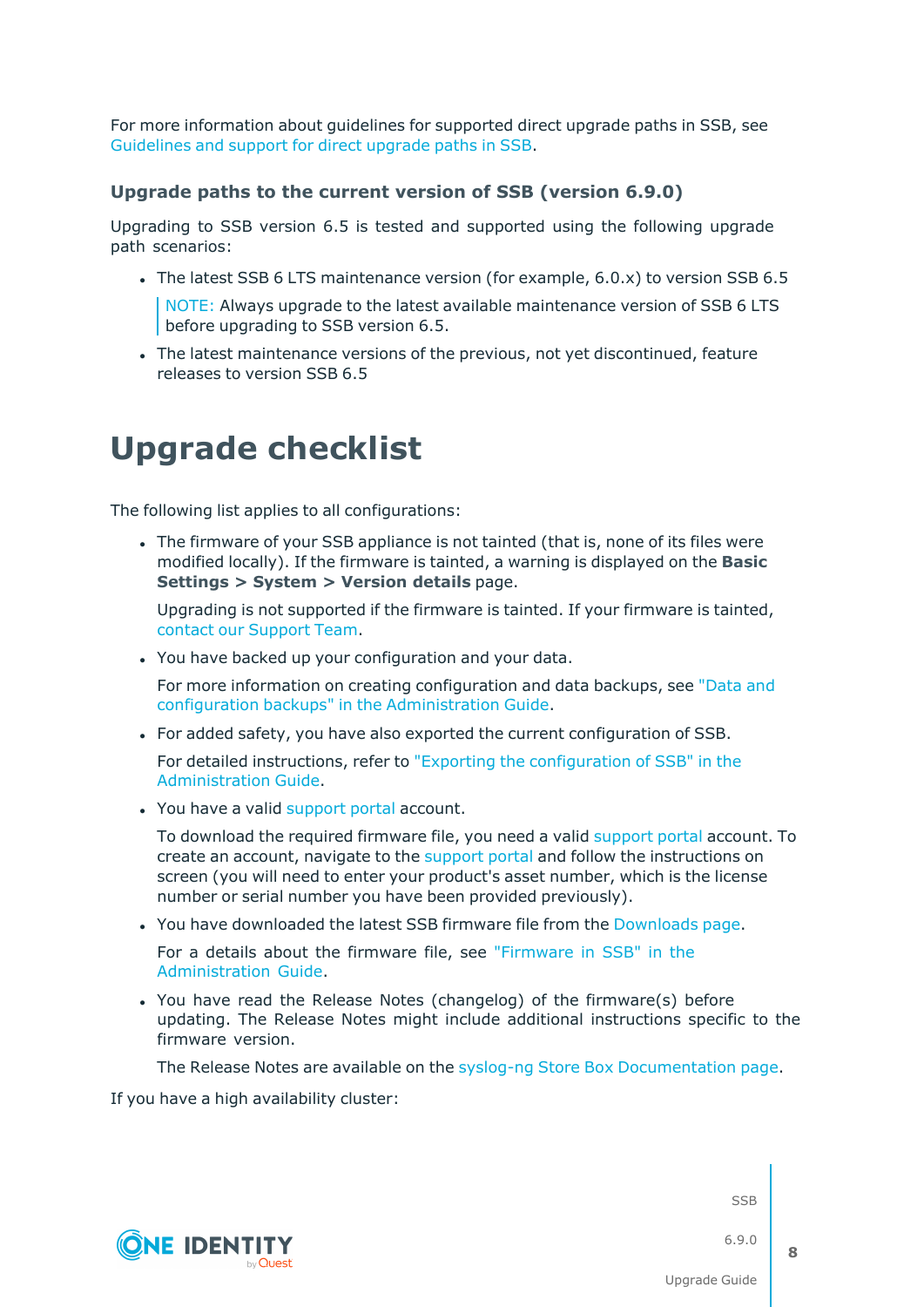• You have IPMI access to the slave node. You can find detailed information on using the IPMI interface in the following documents:

For syslog-ng Store Box (SSB) Appliance 3000 and 3500, see the [Latest](https://support.oneidentity.com/kb/312276/) IPMI firmware for Syslog-ng Store Box [3000/3500](https://support.oneidentity.com/kb/312276/) and One Identity Safeguard for Privileged Sessions [3000/3500](https://support.oneidentity.com/kb/312276/) appliances.

For syslog-ng Store Box (SSB) T1 and syslog-ng Store Box (SSB) T4, see the [IPMI](https://www.supermicro.com/manuals/other/IPMI_Users_Guide.pdf) [User's](https://www.supermicro.com/manuals/other/IPMI_Users_Guide.pdf) Guide.

- <sup>l</sup> You have verified on the **Basic Settings > High Availability** page that the HA status is not degraded.
- <sup>l</sup> If you have a high availability cluster with geoclustering enabled: Perform the firmware upload steps an hour before the actual upgrade. Geoclustering can introduce delays in the synchronization between the primary and the secondary node, and the secondary node might not be able to sync the new firmware from the primary node on time.

If you are upgrading SSB in a virtual environment:

NOTE: When setting up a virtual environment, carefully consider the configuration aspects such as CPU, memory availability, I/O subsystem, and network infrastructure to ensure the virtual layer has the necessary resources available. Please consult [One](https://support.oneidentity.com/essentials/support-guide#tab3) [Identity's](https://support.oneidentity.com/essentials/support-guide#tab3) Product Support Policies for more information on environment virtualization.

- You have created a snapshot of the virtual machine before starting the upgrade process.
- You have configured and enabled console redirection (if the virtual environment allows it).

During the upgrade, SSB displays information about the progress of the upgrade and any possible problems to the console, which you can monitor with IPMI (ILOM) or console access.

We recommend that you test the upgrade process in a non-production (virtual) environment first.

Upgrading SSB requires a reboot. We strongly suggest that you perform the upgrade on the production appliance during maintenance hours only, to avoid any potential data loss.



SSB

6.9.0

**9**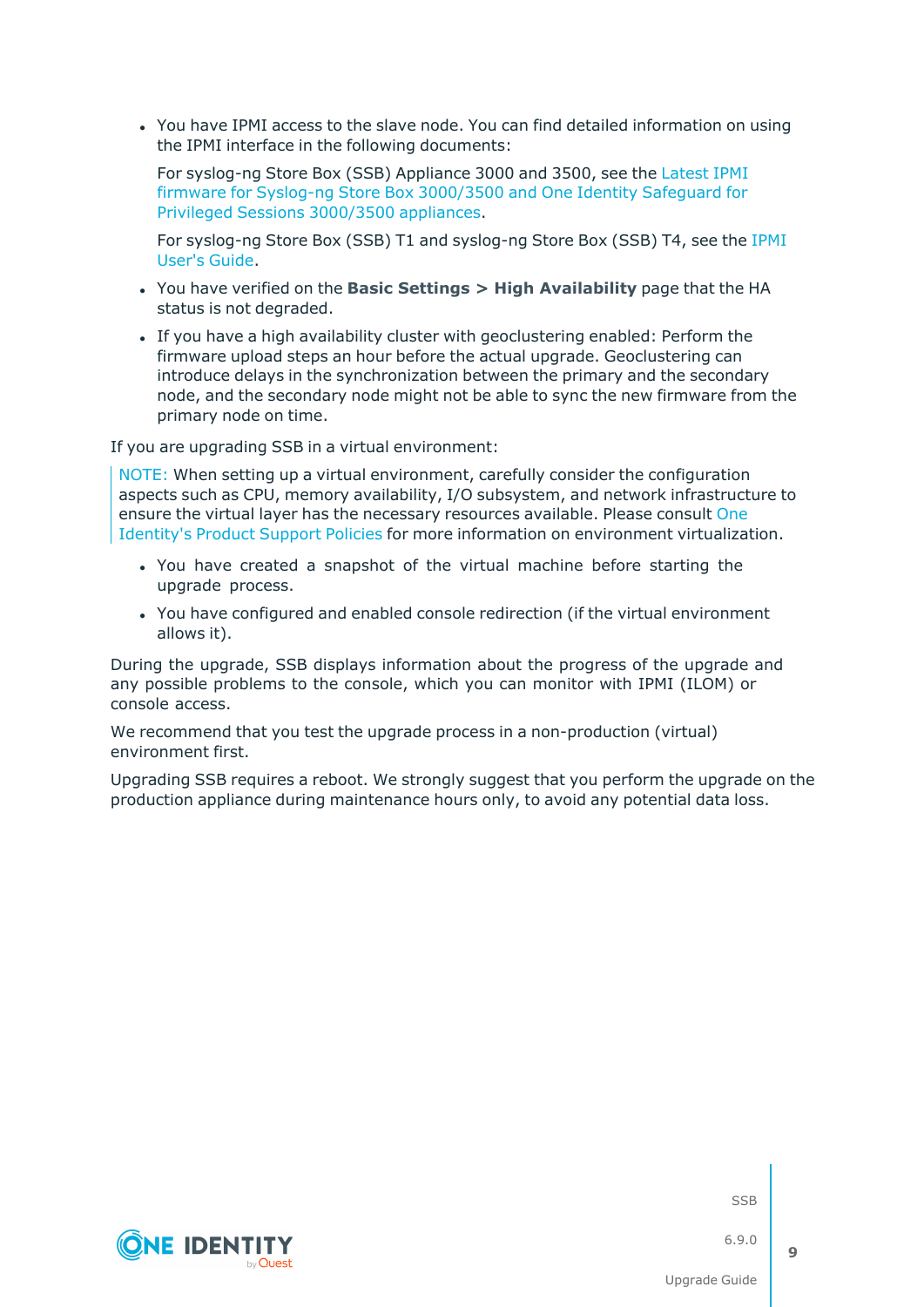# **Upgrading to SSB 6.9.0**

<span id="page-9-0"></span>For details on upgrading your syslog-ng Store Box (SSB) installation to 6.9.0, see the following procedures.

# <span id="page-9-1"></span>**Upgrading SSB**

If you want to upgrade a SSB cluster, see [Upgrading](#page-10-0) an SSB cluster on page 11.

### **Prerequisites**

Read the following warnings before starting the upgrade process.

#### *To upgrade a standalone SSB node to version 6.9.0*

- 1. Stop SSB from accepting the incoming log traffic. Navigate to **Basic Settings > System > Service control** and click **Disable**.
- 2. Update the firmware of SSB using the web interface.
	- a. Navigate to **Basic Settings > System > Upgrade**.
	- b. Upload the new .ISO file.
	- c. When the upload is finished, click **Upgrade and reboot node**.
- 3. Navigate to **Basic Settings > System > System Control > This node**, and choose **Reboot**.

SSB attempts to boot with the new firmware. Wait for the process to complete.

4. *Recommended step.* To help troubleshoot potential issues following the upgrade, collect and save system information (create a debug bundle) now.

Navigate to **Basic Settings > Troubleshooting > System debug** and choose **Collect and save current system state info**.

5. Navigate to **Basic Settings > System > Version details** and check the version numbers of SSB. In case you encounter problems, you can find common troubleshooting steps in [Troubleshooting](#page-11-0) on page 12.



SSB

6.9.0

**3**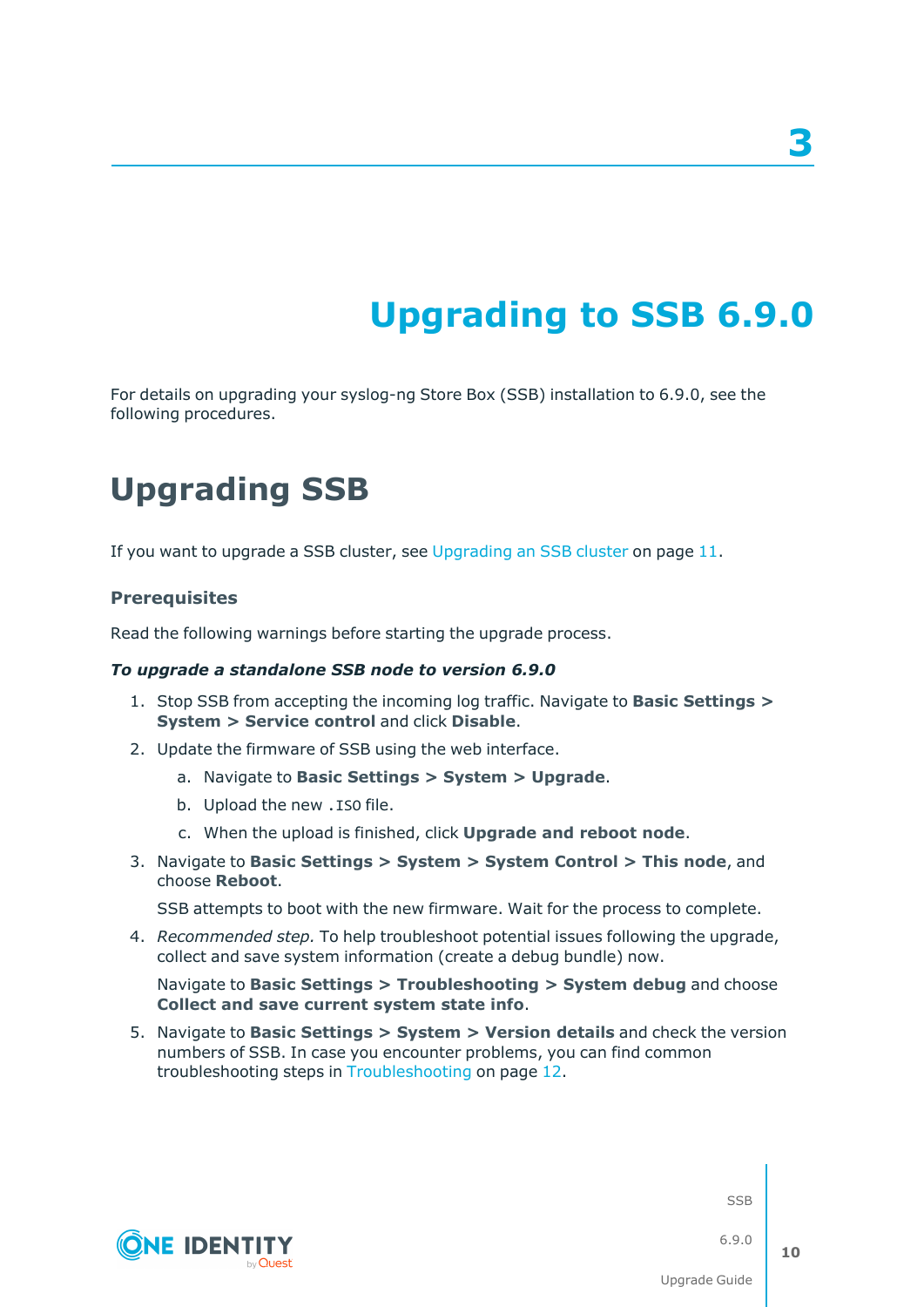6. Enable SSB to receive the incoming log traffic. Navigate to **Basic Settings > System > Service control** and click **Enable**.

# <span id="page-10-0"></span>**Upgrading an SSB cluster**

### **Prerequisites**

Make sure that you have physically connected the IPMI interface to the network and that it is properly configured. This is important because you can only power the secondary node on through the IPMI interface. For details on configuring the IPMI interface, see ["Out-of](https://support.oneidentity.com/technical-documents/syslog-ng-store-box/6.9.0/administration-guide/managing-ssb/out-of-band-management-of-ssb/)band management of SSB" in the [Administration](https://support.oneidentity.com/technical-documents/syslog-ng-store-box/6.9.0/administration-guide/managing-ssb/out-of-band-management-of-ssb/) Guide.

#### *To upgrade an SSB cluster*

- 1. Stop SSB from accepting the incoming log traffic. Navigate to **Basic Settings > System > Service control** and click **Disable**.
- 2. Update the firmware of SSB using the web interface.
	- a. Navigate to **Basic Settings > System > Upgrade**.
	- b. Upload the new .ISO file.
	- c. When the upload is finished, click **Upgrade, reboot master, and shut down slave**.
- 3. Log in to the SSB web interface to verify that the primary node upgrade was successful.

Navigate to **Basic Settings > System > Version details** and check the version numbers of SSB. In case you encounter problems, you can find common troubleshooting steps in [Troubleshooting](#page-11-0) on page 12.

4. Use the IPMI interface to start the secondary node.

The secondary node attempts to boot with the new firmware, and reconnects to the primary node to sync data. During the sync process, certain services (including Heartbeat) are not available. Wait for the process to finish, and the secondary node to boot fully.

5. Navigate to **Basic Settings > System > High availability & Nodes** and verify that the secondary node is connected, and has the same firmware versions as the primary node.

NOTE:

When upgrading an SSB cluster, the upgrade process on the slave node will only be completed once a takeover has been performed.

6. Enable SSB to receive the incoming log traffic. Navigate to **Basic Settings > System > Service control** and click **Enable**.



**SSB** 

6.9.0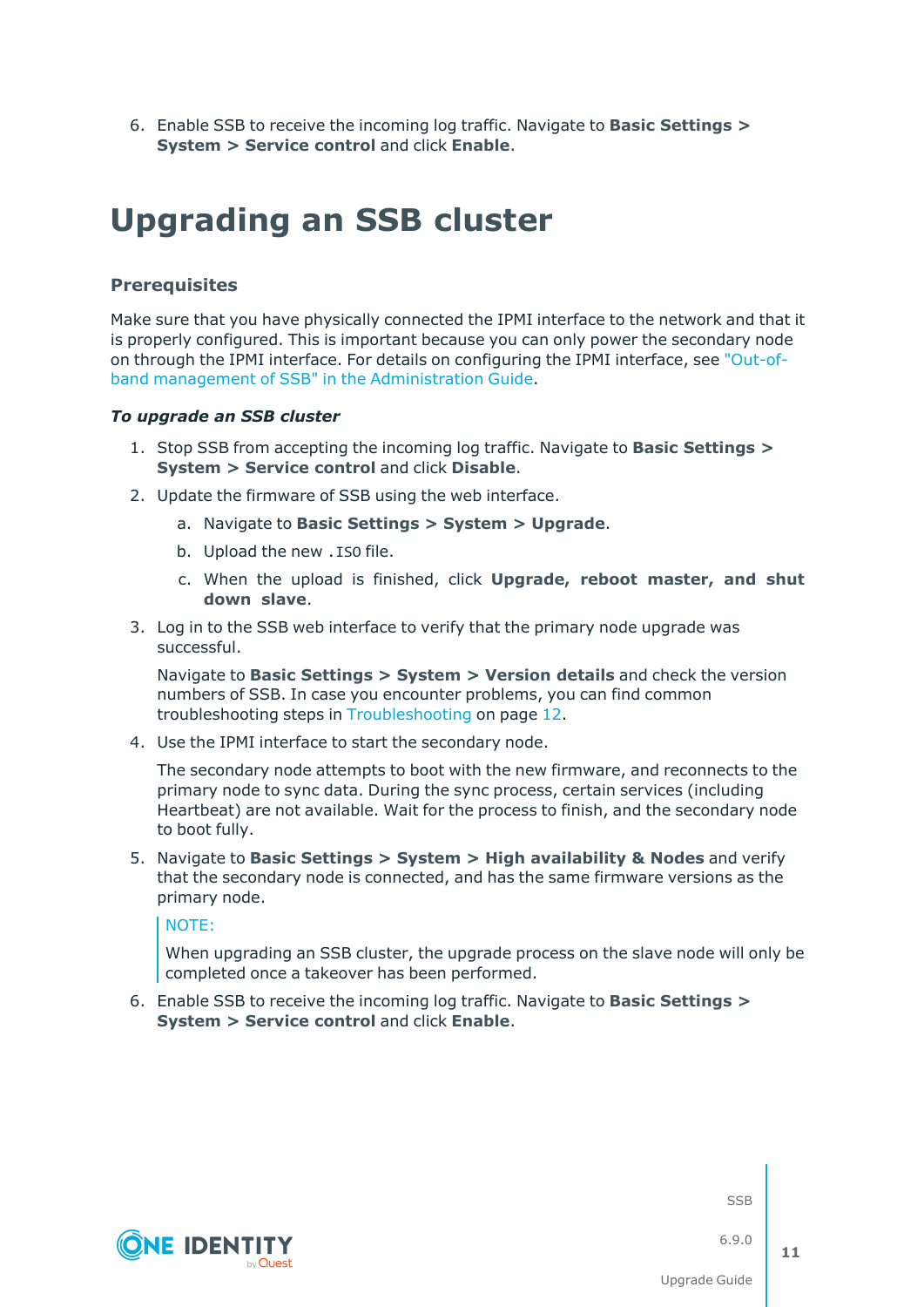# **Troubleshooting**

**4**

<span id="page-11-0"></span>If you experience any strange behavior of the web interface, first try to reload the page by holding the SHIFT key while clicking the Reload button of your browser to remove any cached version of the page.

In the unlikely case that SSB encounters a problem during the upgrade process and cannot revert to its original state, SSB performs the following actions:

- <sup>l</sup> Initializes the network interfaces using the already configured IP addresses.
- Enables SSH access to SSB, unless SSB is running in sealed mode. That way it is possible to access the logs of the upgrade process, which helps the Support Team to diagnose and solve the problem. Note that SSH access will be enabled on every active interface, even if management access has not been enabled for the interface.

In case the web interface is not available within 30 minutes of rebooting SSB, check the information displayed on the local console and contact our [Support](https://support.oneidentity.com/syslog-ng-store-box/) Team.



SSB